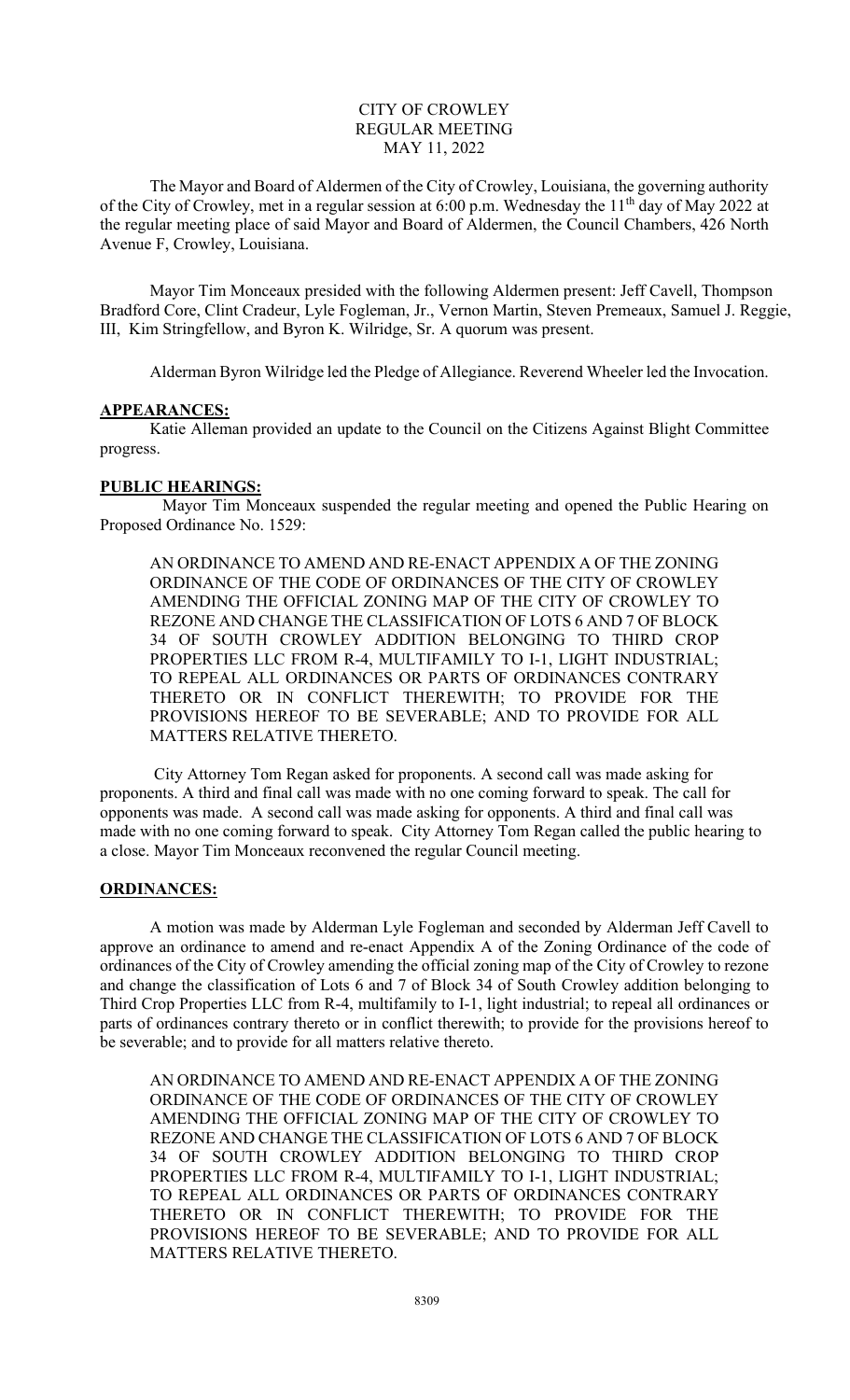WHEREAS, the Crowley Planning and Zoning Commission conducted a public hearing on March 29, 2022 to consider the application to rezone Lots 6 and 7of Block 34 of the South Crowley Addition to the City of Crowley situated in Section 4, Township 10 South, Range 1 East, Crowley, Acadia Parish, Louisiana belonging to Third Crop Properties LLC; and

WHEREAS, the Planning and Zoning Commission recommend the rezoning of the property to "I-1, Light Industrial District" in a letter dated March 31, 2022, to the Mayor and Board of Aldermen of the City of Crowley; and

WHEREAS, this ordinance was duly introduced and notice of this ordinance and of the public hearing having been published in accordance with law; and

WHEREAS, a public hearing having been held in accordance with law in regular session on the  $11<sup>th</sup>$  day of May, 2022, at 6:00 o'clock p.m. at Council Chambers in the Criminal Justice Building, Crowley, Louisiana; and

WHEREAS, it is the finding of the Board of Aldermen that the new classification will make additional property available for industrial development and growth without unduly burdening the adjacent properties;

NOW THEREFORE BE IT ORDAINED BY THE BOARD OF ALDERMEN OF THE CITY OF CROWLEY, ACADIA PARISH, LOUISIANA, IN REGULAR SESSION DULY CONVENED, THAT:

SECTION 1: The "Zoning Map" of the City of Crowley, Appendix A of the Code of Ordinances of the City of Crowley be and it is hereby amended and re-enacted to rezone and reclassify from "R-4, Multifamily" to I-1, Light Industrial District, the following described property:

> Those certain lots or parcels of ground together with all buildings and improvements thereon located in the City of Crowley, Acadia Parish, Louisiana, and being more particularly described as being Lots Six (6) and Seven (7) and that portion of the alleyway adjacent to Lot Seven (7) and the north one-half (1/2) of Lot 6 of Block Thirty-Four (34) of the South Crowley Addition to said City as per plat of said Addition filed in the office of the Clerk of Court for Acadia Parish, Louisiana.

SECTION 2: The "Zoning Map" of the City of Crowley which his made part of the Zoning Ordinance, Appendix A of the Code of Ordinances by reference be and it is hereby amended and reenacted to include the above-described property within the "I-1, Light Industrial District" and the boundary of the "I-1, Light Industrial District" between Blocks 18 and 34 of the South Crowley Addition be and it is hereby amended and re-enacted to include the above-described property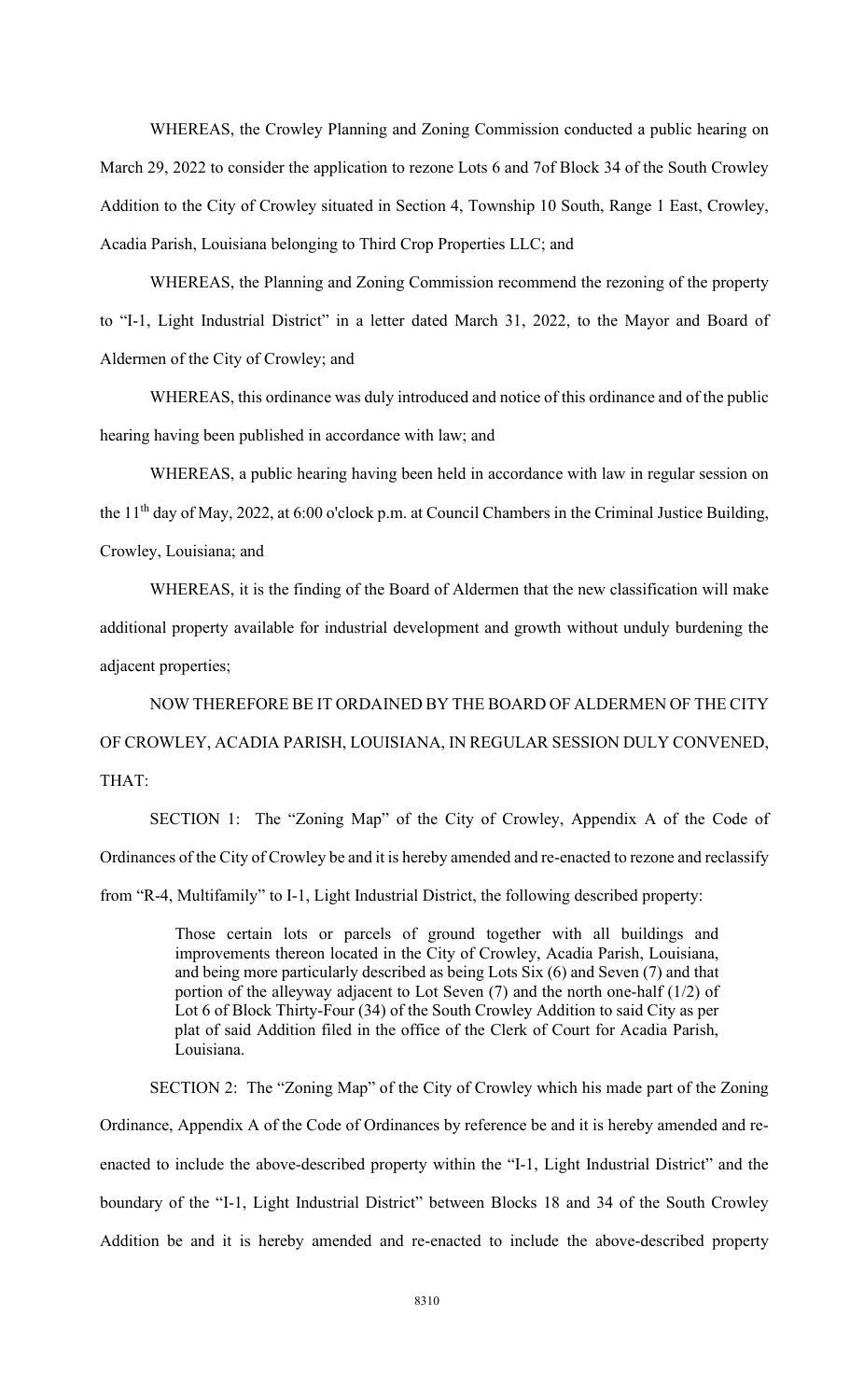beginning at a point which is the intersection of the centerline of West Elm Street with the centerline of the former alleyway of Block 34, thence southerly along the centerline of the former alleyway of Block 34 adjacent to Lot 7 to the intersection with the centerline of Lot 6 of Block 34, thence westerly along the centerline of Lot 6 to the intersection with the west boundary of Lot 6, thence southerly to the south boundary line of Lot 6, thence westerly along the boundary of Lot 6 to its intersection with the centerline of Avenue C.

SECTION 3: If any provision, part, word, section, subsection, sentence, clause or phrase of this ordinance should be held invalid by a court of competent jurisdiction, such decision shall not affect the validity of the remaining portions of this ordinance and do hereby declare the provisions hereof to be severable, then in that event, only that particular provision, part, word, section, subsection, sentence, clause or phrase shall be deemed unconstitutional or invalid and the remaining provisions, parts, words, sections, subsections, sentences, clauses or phrases will not be affected and shall continue in full force and effect.

SECTION 4: All ordinances or parts of ordinances inconsistent with or in conflict herewith be and the same are hereby repealed.

SECTION 5: This Ordinance shall become effective immediately upon adoption

THUS DONE, SIGNED AND ADOPTED in regular session duly convened, pursuant to notice thereof duly posted and notice issued and called in accordance with law in at Crowley, Acadia Parish, Louisiana, on this the  $11<sup>th</sup>$  day of May, 2022, at which a quorum was present and acting throughout.

Mayor Monceaux opened the floor for discussion. There being no remarks from the Council. The motion having been submitted to a voice vote; the ordinance passed unanimously.

### **READING & APPROVAL OF MINUTES:**

Alderman Brad Core moved to dispense with the reading of the minutes of the April 13, 2022, Regular Council meeting seconded by Alderman Vernon Martin and duly adopted.

#### **MAYOR'S REPORTS:**

Mayor presented the Sales Tax chart and User Fee chart that track the collection trend.

Mayor presented the monthly budget-to-actual comparisons that report the spending of major funds.

# **COMMITTEE REPORTS:**

### **PUBLIC WORKS COMMITTEE:**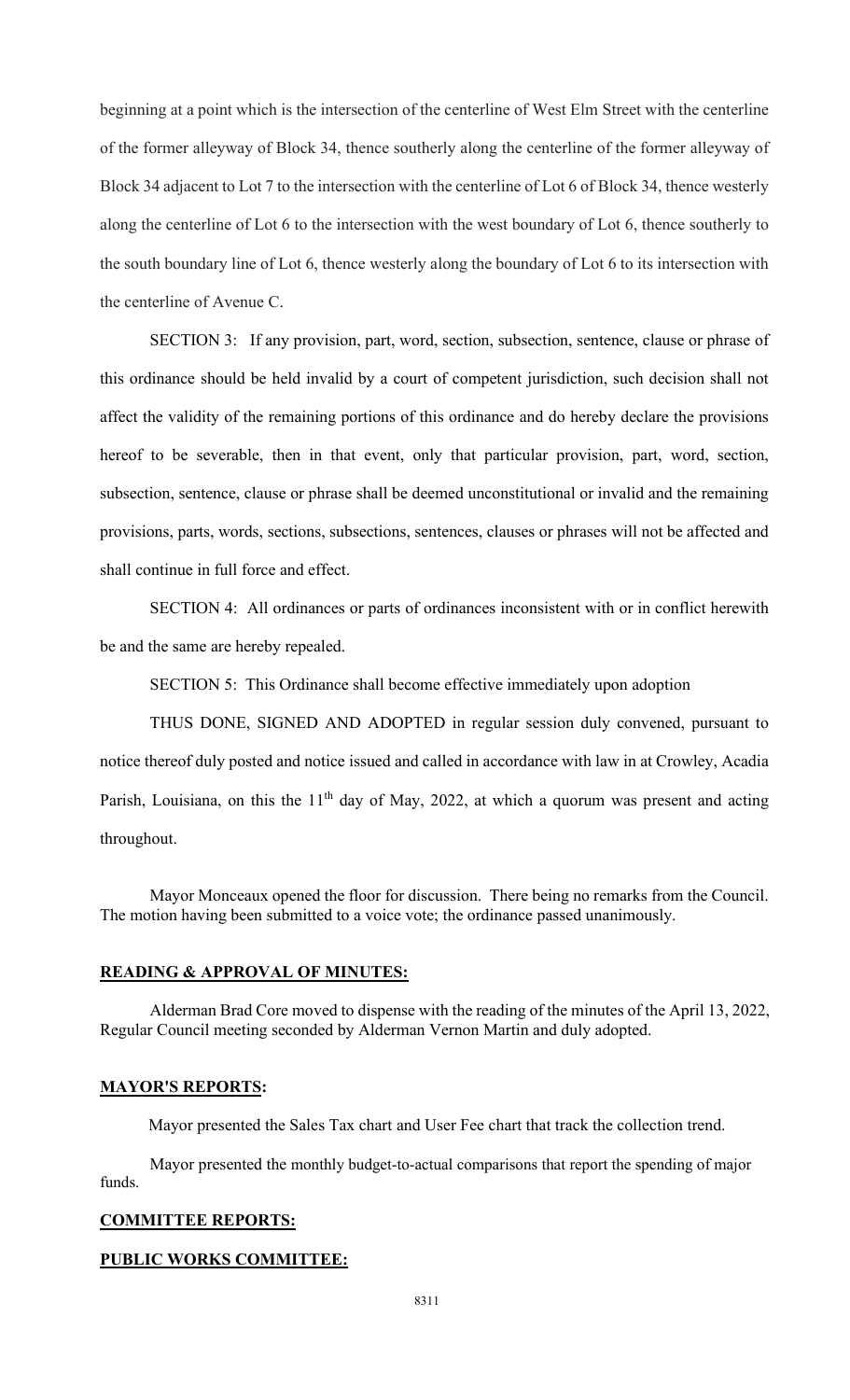A motion was offered by Alderman Clint Cradeur and seconded by Alderman Brad Core to table Partial Payment Estimate No. 22 to Southern Constructors, Inc. for the City-Wide Drainage Improvements Project in an amount to be presented to the Council in the future. The motion having been submitted to a voice vote; the motion was tabled unanimously.

A motion was offered by Alderman Clint Cradeur and seconded by Alderman Lyle Fogleman to table Change Order No. 6 to adjust final contract time to actual contract time required; and to adjust contract quantities to final constructed quantities. The motion having been submitted to a voice vote; the motion was tabled unanimously.

A motion was offered by Alderman Clint Cradeur and seconded by Alderman Byron Wilridge to table a Resolution to terminate the contract including a Notice of Termination to be filed with the Acadia Parish Clerk of Court and begin the 45-day lien period. The motion having been submitted to a voice vote; the motion was tabled unanimously.

A motion was offered by Alderman Clint Cradeur and seconded by Alderman Jeff Cavell to approve Contract Change Order No. 2 to Glenn Lege' Construction, LLC for the City-Wide Street Improvements (Contract A) project. Mayor Monceaux opened the floor for discussion. There being no remarks from the Council. The motion having been submitted to a voice vote; the motion carried unanimously.

A motion was offered by Alderman Clint Cradeur and seconded by Alderman Byron Wilridge to approve Partial Payment Estimate No. 6 to Glenn Lege Construction, LLC for the City-Wide Street Improvements (Contract A) Project in the amount of \$744,774.61. Mayor Monceaux opened the floor for discussion. Alderwoman Kim Stringfellow inquired with City Engineer Tim Mader about the cleanup of the debris. There being no further remarks from the Council. The motion having been submitted to a voice vote; the motion carried unanimously.

A motion was offered by Alderman Clint Cradeur and seconded by Alderman Byron Wilridge to adopt a Resolution for a 2021-2022 LGAP funding application. Mayor Monceaux opened the floor for discussion. There being no remarks from the Council. The motion having been submitted to a voice vote; the motion carried unanimously.

## **PUBLIC SAFETY COMMITTEE:**

A motion was offered by Alderman Brad Core and seconded by Alderman Clint Cradeur to authorize a Resolution of the Mayor and Board of Aldermen of the City of Crowley, Acadia Parish, Louisiana, ordering and issuing a Rule to Show Cause for Condemnation of Property for the property situated on Lot 3 of Block 24 of Duson's 3<sup>rd</sup> Addition to the City of Crowley bearing a municipal address of 919 West 5<sup>th</sup> Street, Crowley, Louisiana.

> A RESOLUTION OF THE MAYOR AND BOARD OF ALDERMEN OF THE CITY OF CROWLEY, ACADIA PARISH, LOUISIANA, ORDERING AND ISSUING A RULE TO SHOW CAUSE FOR CONDEMNATION OF PROPERTY.

WHEREAS, the City Inspector has notified the Mayor and Board of Aldermen of a violation(s) of the Building and Safety Codes of the City of Crowley; and

WHEREAS, Notice of Violations has been issued to the property co-owner, Corwin Morgan, by the City Inspector's office dated February 17, 2022, via Certified Mail Return Receipt No. 70210950000196833633 and via US Mail for repairs and/or demolition to be made of the improvements situated on Lot 3 of Block 24 of Duson's 3<sup>rd</sup> Addition to the City of Crowley bearing a municipal address of 919 West 5<sup>th</sup> Street, Crowley, Louisiana, which notice was received by the property co-owner on March 25, 2022, as evidenced by the US Postal Service Return Receipt No. 70210950000196833633; and

WHEREAS, the City Inspector's office has confirmed the co-owner of the property, David Lee Morgan, is deceased and that no succession has been opened in the records of the Acadia Parish